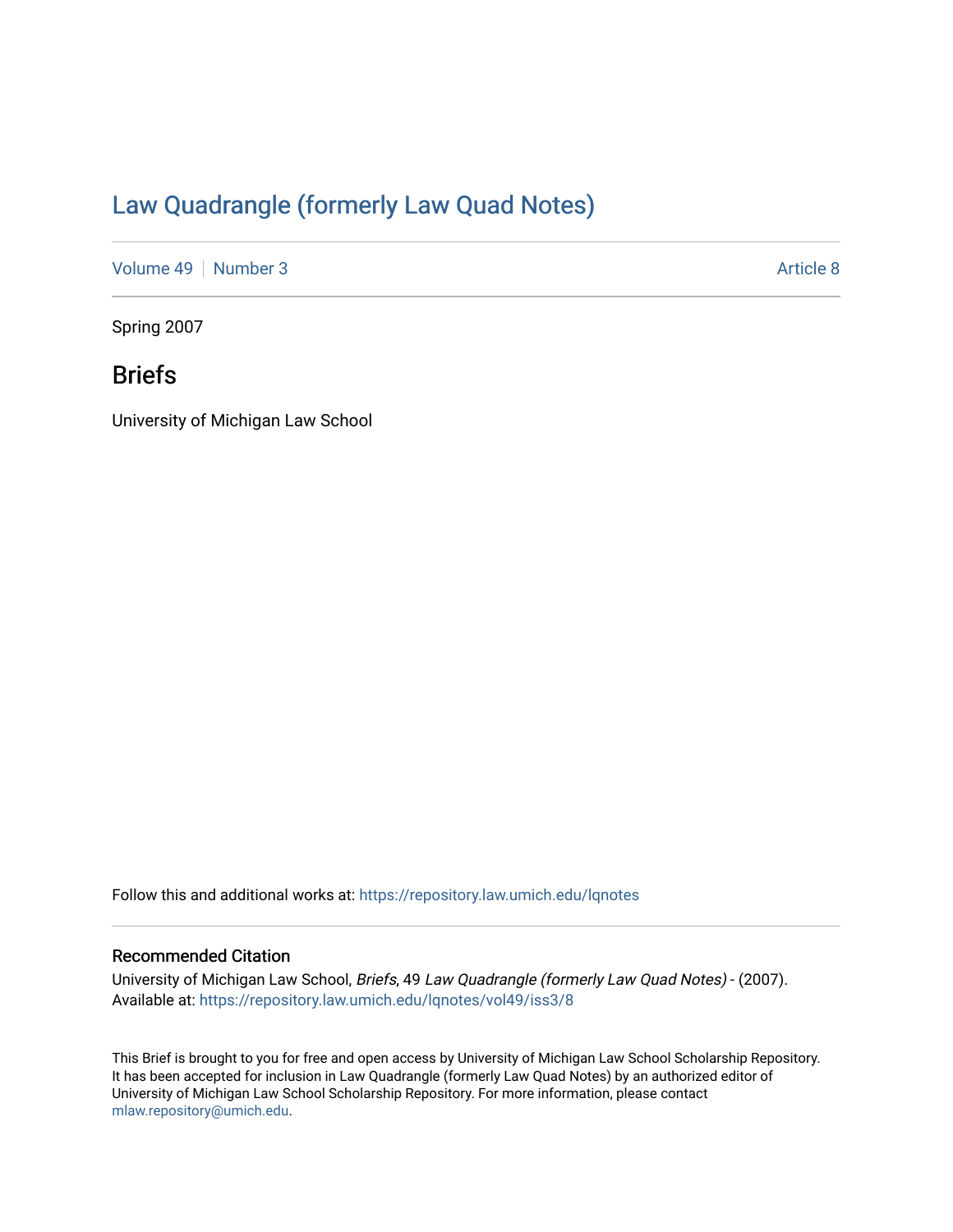# BRIEFS

### IN DETAIL

- **78** Campbell Moot Court final decision
- **79** MLK Day speaker: Injustice must be confronted
- **80** Microsoft VP: Courts lead international decisionmaking
- 81 New York Times Editor: Press cannot be government's mouthpiece
- **81** S.J.D. candidate headed for International Court of Justice traineeship
- **82** Honoring Juan Luis Tienda: Gone 30 years—and still remembered
- **83** Speaker: Political will, public pressure make or break court decisions
- **84** Carpenter Banquet speaker: 'Tomorrow isn't promised to any of us'
- **85** Court is in session
- **85** First-hand experience leads to Refugee and Asylum Law Fellowship
- **86** 2007 Fiske Fellows
- **86** Michigan Law launches new clinic for low-income taxpapers
- **87** Commencing the journey

#### **Campbell Moot Court final decision**

After a grueling competition that covered much of the academic year and included 82 competitors, 30 faculty judges, and more than 200 Michigan Law graduates who adjudicated preliminary rounds, the team of Jeremy M. Suhr (standing center below) and Robert P. Stockman (seated center below) emerged as victors in the finals of this year's Campbell Moot Court competition. The team also won for best brief, and Stockman was named best oralist. They faced the team of co-finalists Caitlin M. Bair and Jessica Berry (left to right at lower right) in a hypothetical case focusing on two main issues:

• Can a pretrial detainee in the custody of a private corporation state a claim against individual employees of the corporation under Bivens v. Six Unknown Federal Narcotics Officers, 403 U.S. 388 (1971); and

• To what extent, if any, do pretrial detainees enjoy a Fifth Amendment right to privacy in their HIV-status?

Both teams faced constant questioning from judges for the final competition (left): the Hon. Gerald Tjoflat of the U.S. Court of Appeals for the Eleventh Circuit (leading the way into the competition site); the Hon. Deanell R. Tacha, '71, chief judge of the U.S. Court of Appeals for the Tenth Circuit, who acted as chief justice for the competition; and the Hon. Steven M. Colloton of the U.S.

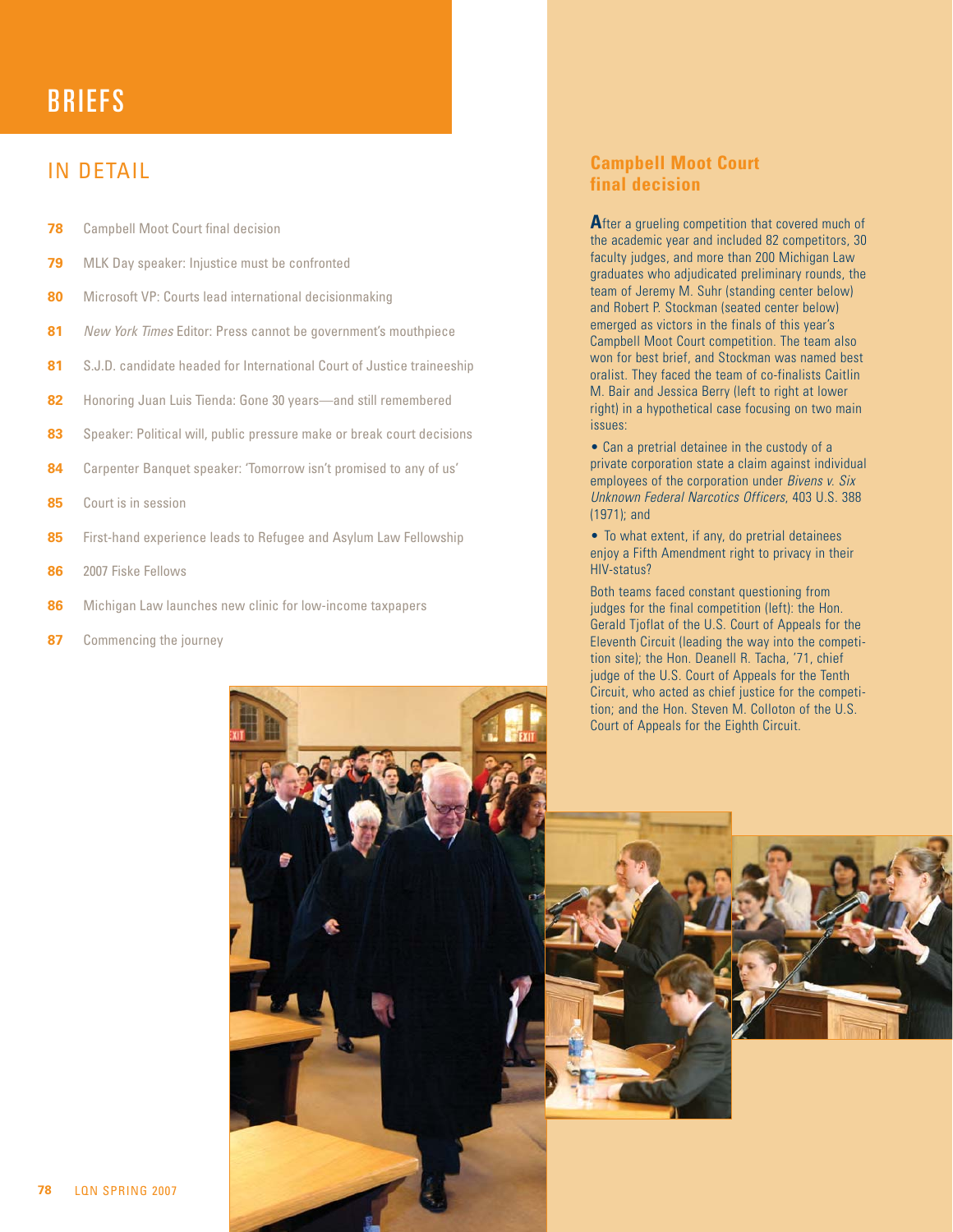### MLK Day speaker: Injustice must be confronted

Speak up when you see injustice, and believe in the power of your words to produce justice, capital defense specialist and law professor Bryan Stevenson told a Law School audience on Martin Luther King Day in January.

Stevenson, executive director of the Montgomery, Alabama-based Equal Justice Initiative and a professor at New York University School of Law, visited Michigan Law in January as the Law School's speaker for the Universitywide Martin Luther King Symposium, which celebrates the federal holiday and



commemorates the assassinated civil rights leader. Stevenson, who has argued before the U.S. Supreme Court and is nationally known

for his work in death penalty cases and on behalf of low-income people, taught at Michigan Law about 10 years ago.

Speaking without notes on the subject "Confronting Injustice," Stevenson ranged widely over topics from the injustice of sentencing young teenagers to life without parole to the modern-day withholding of voting rights from convicted felons.

"In the criminal justice system where I work, your entire fate is controlled by wealth," Stevenson asserted, citing as evidence the disproportionate number of black and poor people sentenced to execution or life imprisonment and the fact that some 38 million Americans currently live below the poverty line. "Our system treats you much better if you're guilty and wealthy than if you're innocent and poor."

In the case of capital punishment, he reported, modern DNA and other evidentiary methods have corrected many wrongful convictions. "For every eight who are executed, we have identified one who was exonerated."

Today, one of every three African American men between the ages of 18 and 30 is in jail or prison or on parole, and within the last decade the number of women of color in prison has increased 600 percent, he said. U.S. prisons hold some 2.3 million inmates, and across the country some 4.1 million people have lost the right to vote because of their criminal convictions. In Alabama, Stevenson reported, state laws that deny voting rights to convicted felons mean that "in the next 10 years you will have a higher rate of disenfranchisement than when the Voting Rights Act was passed."

By way of example, he told the story of the elderly African American woman who was among those her neighbors had picked to represent them by occupying one of the few seats available at a trial to get a man off death row. Frozen with fear by a large dog authorities used to guard the courthouse—a tactic she said reminded her of authorities' use of dogs to quell the civil rights demonstration in Selma, Alabama, in 1965—the woman determinedly returned the next day, faced down the dog, and took her place in the courtroom. "I am here," she defiantly told the courtroom.

"The power of being a witness, of saying something, is the most powerful thing we can do," Stevenson emphasized. "A country that is comfortable with 38 million people in poverty must be challenged," he continued. "A country that tries 13- and 14-year-old children as adults must be confronted."

So must U.S. Supreme Court decisions



*Words have power and can create justice, Martin Luther King Day speaker Bryan Stevenson tells his Michigan Law audience.*

like that in *McLeskey v. Kemp*, the 1987 case in which the Court acknowledged that some racial bias in handing down death sentences is inevitable, he continued. Thirty-three years earlier, in *Brown v. Board of Education*, the Court could have accepted some bias in school attendance patterns, but it didn't, Stevenson pointed out. "I continue to believe that *McLeskey* is the *Dred Scott* of your generation," he said, referring to the 1857 U.S. Supreme Court case that overturned the Missouri Compromise and declared that African Americans could never be U.S. citizens.

Speaking out isn't always easy, he warned his listeners. "I caution you that being hopeful, being a visionary, will sometimes cost you."

But "I came here," he continued, drawing on King's words, "to tell you to 'Keep your eye on the prize' and hold on."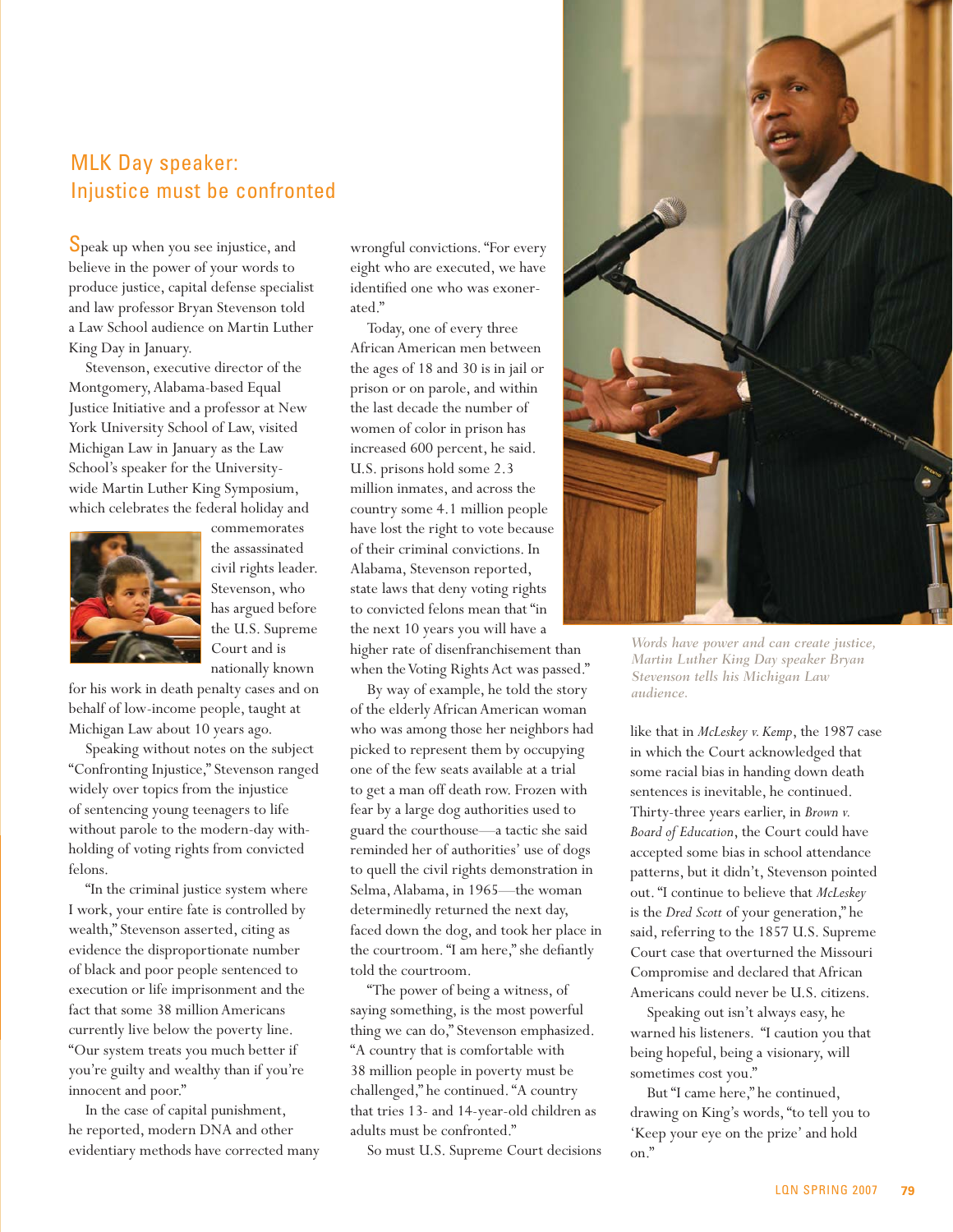# Microsoft VP: Governments lead international decisionmaking

National governments remain the primary decision makers in the international arena, despite the growth in number and influence of multi-national organizations like the World Trade Organization and the World Intellectual Property Organization, according to a top official at Microsoft who has worked extensively in the firm's international activities.

In the end, "ninety-nine percent of the decisions are by governments," Brad Smith, Microsoft's senior vice president and general counsel told Michigan Law's International Law Workshop in March.

Smith used his talk, "The Role of Global Corporations in the Making and Implementation of International Law,"



to illustrate the variety of influence points and approaches that come to bear when law and technology interact in the international arena. In addition, Smith predicted, technological advances will continue to change the information industry, geological and life sciences, and other fields for the remainder of this century. Globalization also will be more of a factor in these fields, he said.

Recognized law often cannot keep up with rapid technological change, and in the global arena a company like Microsoft may face the same issue in many countries at the same time, according to Smith. And it can be very time-consuming to reach a "globally singular result" because consensus usually begins at the national level and only then slowly gains multi-national or global acceptance.

But global agreement is possible, he noted. In the 1980s, he reported, only four European countries recognized copyright protection for software. But since then nations around the world have recognized the value of such protection and have implemented it nearly worldwide.

*Microsoft Senior Vice President and General Counsel Brad Smith meets with law students in an informal session shortly before his lecture to Michigan Law's International Law Workshop on "The Role of Global Corporations in the Making and Implementation of International Law."*

#### **Student Funded Fellowships Auction Night**

**T**he auction for Student Funded Fellowships is a rite of spring at Michigan Law, a rite in which students, faculty, and staff all participate to raise funds for fellowships for law students who wish to spend the summer working in public service positions. This year's auction, with additional support from graduates and firms helping to sponsor the event, raised more than \$62,000. Below, Professor Sherman L. Clark takes his turn as auctioneer and an audience member makes a bid.

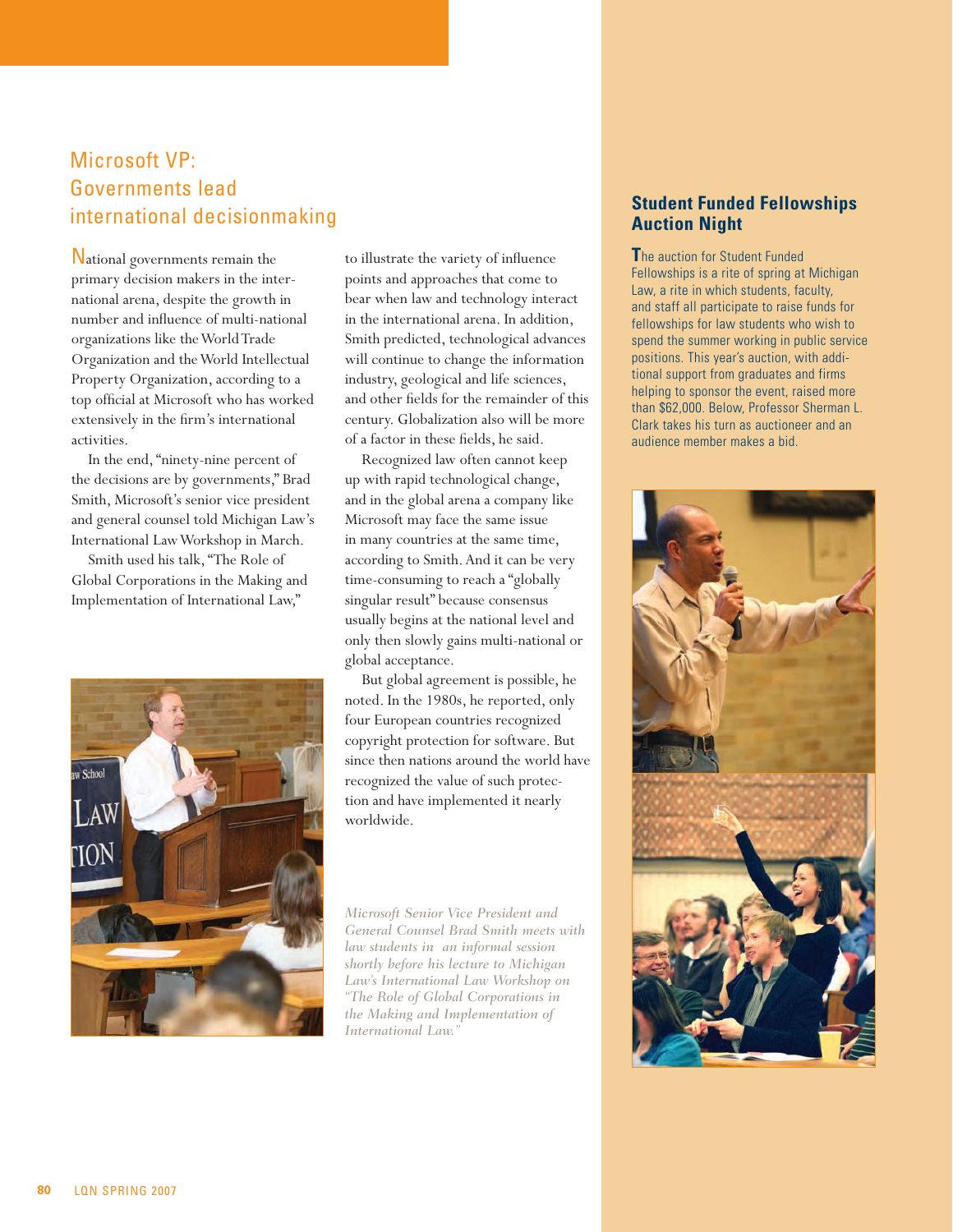### New York Times editor: Press cannot be government mouthpiece

N*ew York Times* Executive Editor Bill Keller acknowledged that the American press stumbled in its coverage of the events leading to the U.S. invasion of Iraq in 2003, but overall he staunchly defended the significance of the press' role as questioning observer of government action during a lecture at the Law School last fall.

The *Times* won a Pulitzer Prize for its disclosure of the federal government's warrantless surveillance program, but the paper also was the target of White House, executive branch, and congressional vilification for disclosing the highly secret activity, according to Keller. He himself paid his only visit to the Oval Office to discuss the story with President Bush, who, Keller reported, told him The *Times* would be responsible for the next terrorist action in the United States if it printed the story.



*The New York Times* did not print the story for a year after reporters first discovered it, Keller said. Instead, editors demanded further fact gathering by the reporters, but finally decided that public knowledge of the program was more important than keeping it secret. "Government officials want it both ways," he said. "They want to protect the secrets and trumpet the successes."

Keller discussed this and other aspects of modern journalism as he delivered the 16th annual University of Michigan Senate's Davis, Markert, Nickerson Lecture on Academic and Intellectual Freedom. The annual lecture commemorates three U-M faculty members who lost their jobs during the 1950s for refusing to cooperate with investigations by the House Un-American Activities Committee. Keller called his talk "Editors in Chains: Secrets, Security, and the Press."

"How do we reconcile our obligation to inform with the responsibility to protect?" he asked. In the case of Iraq, he answered, "Reporters don't disclose intelligence." In the case of the story on the National Security Agency's eavesdropping program, "We took more than a year for additional reporting."

To fulfill its role of informing citizens, journalism must verify its information, believe in transparency, and be "agnostic as to where a story may lead," according to Keller. "Impartial journalism," he said, "like child rearing, an unachievable goal, but a worthwhile one."

During his visit Keller also met with a select group of Law School faculty and students.

*Bill Keller, executive editor of* The New York Times *at the Law School*

#### **S.J.D. candidate headed for International Court of Justice traineeship**

**S**.J.D. candidate Noam Wiener, LL.M. '06, has been chosen to participate in the nine-month university traineeship program at the International Court of Justice in The Hague beginning in September. This is the fourth year that Michigan Law has participated in the program and Wiener is the Law School's fifth nominee to receive a traineeship at the court. The highly competitive traineeships are awarded to nominees from a group of nine law schools,

including Columbia, Yale, Georgetown, Virginia, New York University, McGill, Strasbourg, and Geneva. Wiener earned his

bachelor's



degree in political science at Tel-Aviv University. At Michigan Law, he has received the Grotius Scholarship and has seved as an article editor on the Journal of International Law. His S.J.D. doctoral work is under the supervision of Assistant Professor of Law Steven Ratner.

During 2001-02 Wiener worked with a law firm in Tel-Aviv, where he assisted in litigating human rights cases growing from the Israeli occupation of southern Lebanon, the West Bank, and the Gaza Strip. From 2002-05, he worked as a teaching assistant at Tel-Aviv University and was a research fellow at the Concord Research Center for the Interplay between International Norms and Israeli Law. His current research concentrates on international criminal tribunals, how they justify the punishments they decide, and how these actions affect judicial and prosecutorial policy.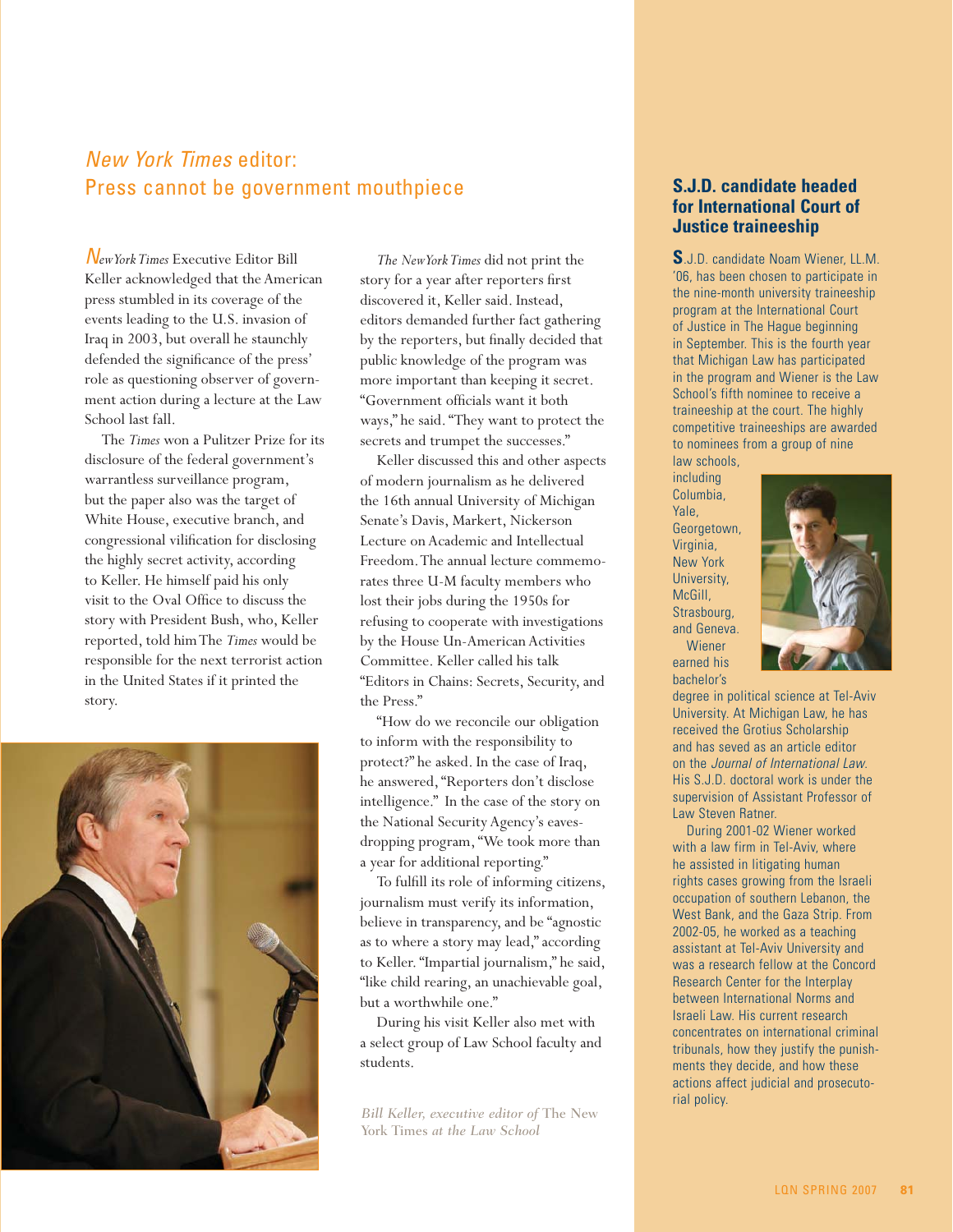

# Honoring Juan Luis Tienda: Gone 30 years—and still remembered

By the time of his fatal auto accident 30 years ago, Juan Luis Tienda already had made a profound impact on his classmates and teachers. An impact that continues to this day in the form of the annual Juan Luis Tienda Scholarship Banquet, which drew more than 250 participants last February and featured the awarding of three scholarships to law students, an additional special award from the Hispanic National Bar



*J.T. Canales Distinguished Alumni Award winner Monica P. Navarro, '93, reminds listeners that despite advances in number, U.S. Hispanics still lag behind the overall population in earnings, education, and other factors.*

Association Foundation, and presentation of the J.T. Canales Distinguished Alumni Award.

This year's 22nd annual banquet there was a break during the 1970s was a time for remembrances: Tienda's four sisters attended, as did members of his extended family, and instead of featuring a single keynote speaker, banquet co-chairs Luis A. Barrerra and Andrew Knepley invited four classmates of Tienda to share their memories of the young future lawyer whose life was cut so tragically short in 1976.

Miguel Rodriguez, '78, was a secondyear law student when Tienda died in an auto accident, and "I felt we just had to find a way to do something," he recalled.

Today, he said, to look out and see how that first Sunday dinner of rice, beans, tortillas, and tamales in the Lawyers Club has "grown and grown into what there is here tonight, makes it very special."

Tienda's short life was not an easy one, but he lived it fully and quickly inspired those who knew him. He lost his mother when he was five and grew up in a poor family in Detroit. He entered the U.S. Army after high school because the G.I. Bill offered him the chance to attend college, and earned his bachelor's degree from Michigan State University in three years so he could apply his remaining year of G.I. benefits to law school tuition. At the Law School, he headed La Raza, the predecessor to today's Latino Law Students Association (LLSA), formed and worked during the summer on a program to help migrant workers, and proved a constant source of support to his fellow students.

"He was tall, lanky, with long hair," recalled Santiago Pellegrino, '77, of Delta College in Michigan. "He looked like a hippie—and maybe he was, but he had this infectious smile that would light up the room when he entered. He was quite a charismatic person."

"I was a 1L when I got to know Juan," recalled Paul Zavala, '78, now a member of GM's legal staff. "I was scared, and stressed. . . . And Juan said, 'Don't worry, Paul, you'll make it.'

"He's the model that we all aspire to as we try to make the world a better place."

"There is strength in diversity, but only when we respect each other," Arturo Nelson, '77, District Judge for the 138th District Court in Cameron Country, Texas, told banquet goers. "I



*Let's continue Juan Luis Tienda's tradition of social concern, Miguel Rodriguez, '77, tells listeners. Rodriguez was one of four Tienda classmates and organizers of the original banquet who spoke at this year's program. Behind him from left, are Santiago Pellegrino, '77, Paul Zavala, '78, and Arturo Nelson, '77.*

think Juan did that. Let us continue that tradition."

Tienda's legacy also lives on in the competitive scholarships that LLSA awards each year to selected first-year students who reflect the dedication to public service that marked Tienda's life. This year's winners were David Pacheco, Shana Ramirez, and Kristen Rodriguez.

This year's banquet also featured the first-time presentation of a special leadership award/scholarship from the Hispanic National Bar Association



*From left, Daniella Polar, recipient of this year's special scholarship from the Hispanic National Bar Association Foundation, and Juan Tienda Scholarship winners Shana Ramirez, David Pacheco, and Kristen Rodriguez.*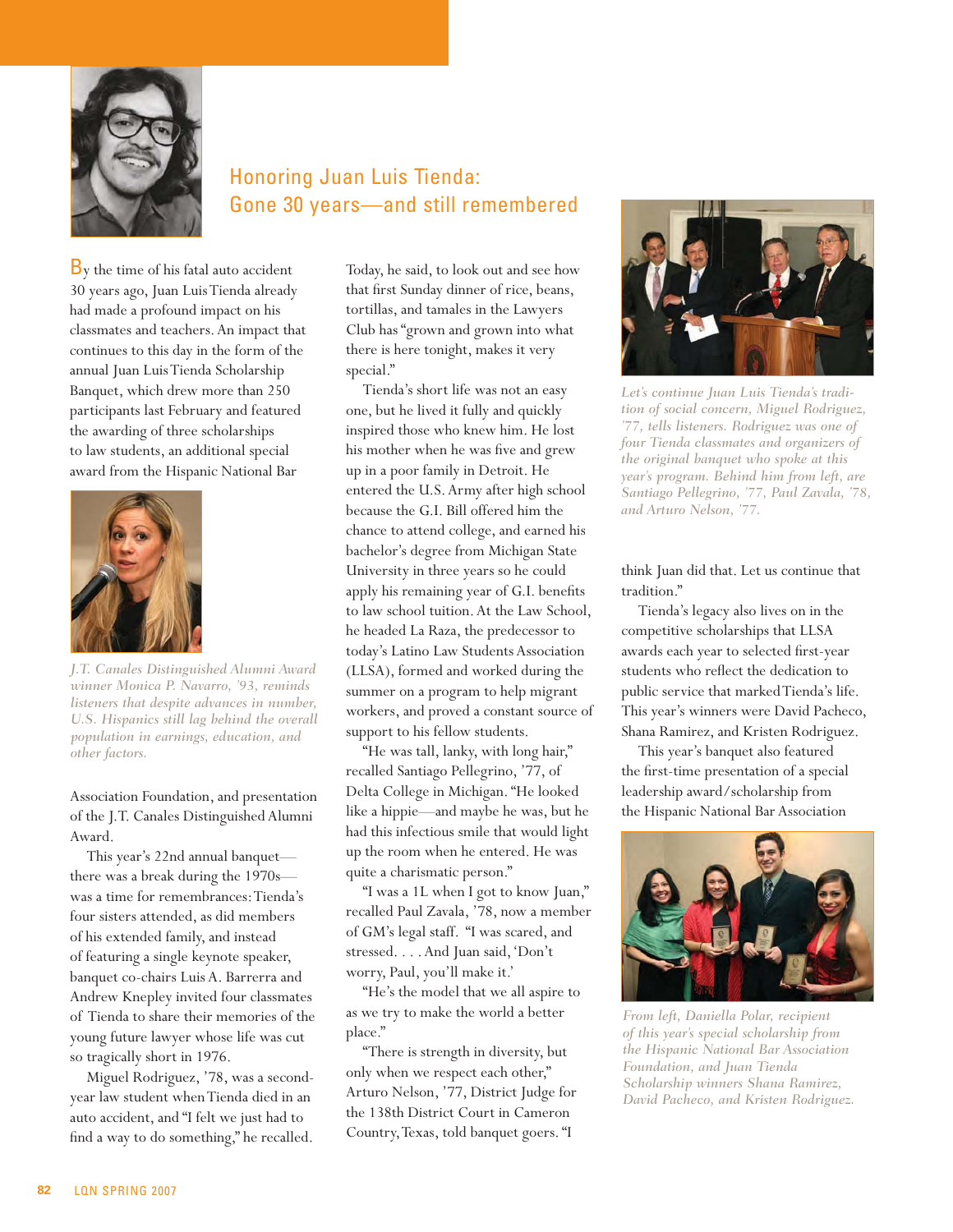Foundation to first-year law student Daniella Polar.

The annual J.T. Canales Distinguished Alumnus Award went to Monica P. Navarro, '93, of Detroit-based Frank, Haron, Weiner and Navarro. Despite continuing gains in numbers—Hispanics are now the largest minority in the United States and are expected to account for one-quarter of the U.S. population by 2025—Hispanics lag behind in high school graduation rates (55 percent), Master's level and higher degrees (4 percent and 2 percent respectively), are not well represented at managerial levels in business, and suffer a poverty rate double that of the rest of the population, reported Navarro, who came to the United States from Colombia when she was 17.

"You belong in the boardrooms, in the White House," said Navarro, herself a Tienda Scholarship winner in 1991. "Think what odds you've already beat to be here."

The J.T. Canales Award commemorates the 1899 graduate considered to be the first Hispanic to graduate from Michigan Law. José Tomás "J.T." Canales challenged Texas Rangers' treatment of Mexican Americans, served as an appellate attorney in the first Texas case concerning segregation of Mexican school children, and was involved in *Delgado v. Bastrop ISD*, the case to eliminate Texas' separate public education for Latinos.

After he retired, Canales remained active in the Mexican American civil rights movement, served on the first board of directors of the League of United Latin American Citizens (LULAC), and served as LULAC's president in 1932-33.

# Speaker: Political will, public pressure make or break court decisions

Judicial decisions need to be backed by political will and public support to work significant change, a veteran of civil rights disputes told a standingroom-only crowd at the Law School earlier this year. And those decisions can interpret the same laws and same words differently at different times, in large part because of the political and social currents that can upend or buoy up a court's ruling.

That's how Jack Greenberg, who was assistant counsel with the NAACP Legal Defense and Educational Fund from 1949-61 and then succeeded Thurgood Marshall as director counsel from 1961-84, described the shifting currents of jurisprudence that flow from the country's courts, especially the U.S. Supreme Court.

In the 19th century for example, the interpretation of "equal protection" that led to major progress by African Americans after the Civil War led to the "separate but equal" decision of *Plessy v. Ferguson* and then swung back again nearly 60 years later in the "separate is not equal" interpretation at the core of *Brown v. Board of Education* in 1954, according to Greenberg, a faculty member and former dean at Columbia University Law School.

Greenberg, who helped to argue *Brown* before the U.S. Supreme Court and also is a founder of the watchdog organization Human Rights Watch, was the keynote speaker for the initial program in the Uniting Civil and Human Rights Symposia Series, sponsored by the College of Literature, Science and the Arts' Human Rights Through Education organization and co-sponsored by the Law School's Center for International and Comparative Law along with other supporters.



*Jack Greenberg*

Greenberg illustrated his point with a brief history lesson on racial integration: A "synergy of law and society" produced considerable racial integration in the South after the Civil War despite significant opposition, Greenberg explained. But the shift stalled with the Compromise of 1877 that decided "a race as close as *Bush v. Gore*" in 2000, Greenberg continued. Rutherford B. Hayes eked out a victory by promising to withdraw U.S. troops from the South if he were elected. Hayes kept his election promise, thereby removing the federal lid from the anti-integration forces, whom Greenberg called "Redeemers."

The Plessy ruling in 1896 "reflects the reality of the power of the redeemers," Greenberg noted. The shift changed the legal definition of "equal protection" from one that opposed segregation to one that supported it, he continued. It would not shift back until the close of World War II, when black migration from the southern United States to the North, the fact of the Holocaust, passage of the Universal Declaration of Human Rights in 1950, and other factors combined to set the stage for reversing the meaning of "equal protection" again that led to the *Brown* decision in 1954.

Today, once again "desegregation has slowed and is declining," he reported, the victim of Court decisions banning busing across school district lines.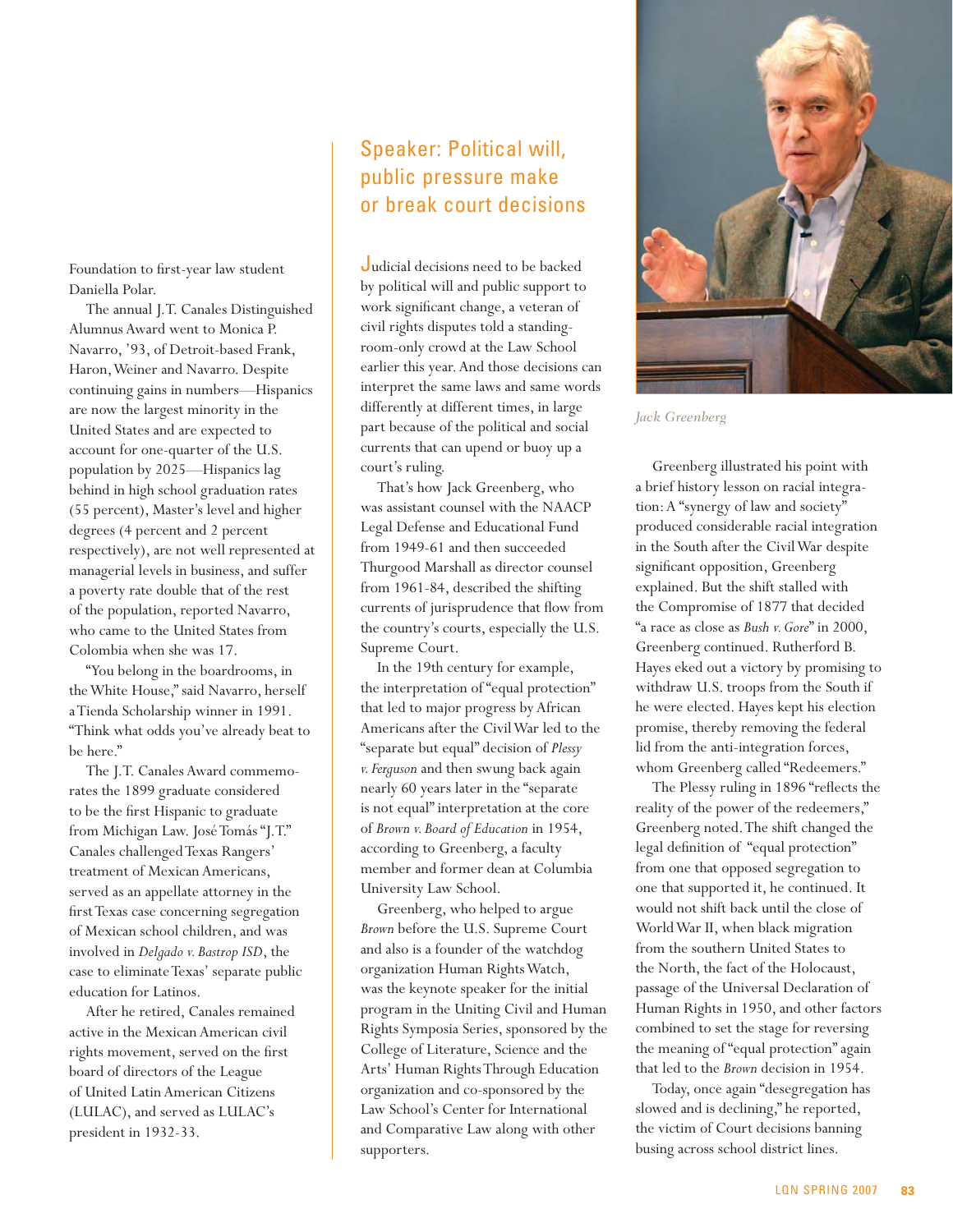# Carpenter Banquet speaker: 'Tomorrow isn't promised to any of us'

For Daniel S. Varner, '94, the legacy of Alden J. "Butch" Carpenter is so real and personal that he sometimes has difficulty discussing it.

No, he never met Carpenter, the Detroit-born law student who died suddenly in 1978 while playing basketball, whose ideals of community service are commemorated each year at the Alden J. "Butch" Carpenter Scholarship Banquet.



*Keynote speaker Daniel S. Varner, '94*

Varner enrolled in the Law School more than a decade after Carpenter's tragic death at age 28. But like many law students, he knew of Carpenter. His friend and Law School classmate D. Duane Hurtt, '94, won a Carpenter Scholarship in 1992, and the pair worked closely together after they graduated.

 "The legacy of Butch Carpenter is special for me—because of Duane Hurtt," Varner explained in his keynote talk to Carpenter banquet participants at the 29th annual banquet in March. "I feel in many ways like I know him through Duane Hurtt."

Varner in 1997 co-founded (with fellow Law School graduate Michael F. Tenbusch, '96) Think Detroit, a nonprofit organization that uses

organized sports, tutoring, summer camps, and other activities to mentor and develop character in Detroit's youngsters. Think Detroit, which uses some 1,500 volunteers to serve about 13,000 youngsters each year, merged last year with the Detroit Police Athletic League into what now is called Think Detroit PAL.

Hurtt's expert hand guided that merger. Mirroring Carpenter's goals of community service, Hurtt had been a volunteer and board member with Think Detroit for many years, and when Varner asked him to come aboard to shepherd the merger with Detroit PAL he didn't hesitate to leave his much higher paying job to join his friend.

Like Butch Carpenter, Hurtt opted for community improvement over income. And like Carpenter, he was denied the satisfaction of seeing the full benefits of his work. Hurtt died January 20, 2007, at the age of 38. "Tomorrow isn't promised to any of us," Varner

reminded his listeners, "and if you're going to do something, do it now. Do it right away."

This year, three first-year law students received a total of \$35,000 in Carpenter Scholarship aid through a competitive application process that uses past, current, and intended public service as its main measure of evaluation. This year's winners were Aisha Harris, Lisa Helem, and Vernon Thompson.

The Black Law Student Alliance (BLSA), which sponsors the annual Carpenter Scholarship Banquet, also honored former Michigan Law Assistant Dean of Students Charlotte Johnson, '88, for her support of diversity at the Law School and her assistance with BLSA and its programs. Johnson was unable to attend this year's banquet. She left the Law School last summer to become vice president and dean of the college at Colgate University in Hamilton, New York.

*Butch Carpenter Scholarship recipients Aisha Harris, Vernon Thompson, and Lisa Helem.*

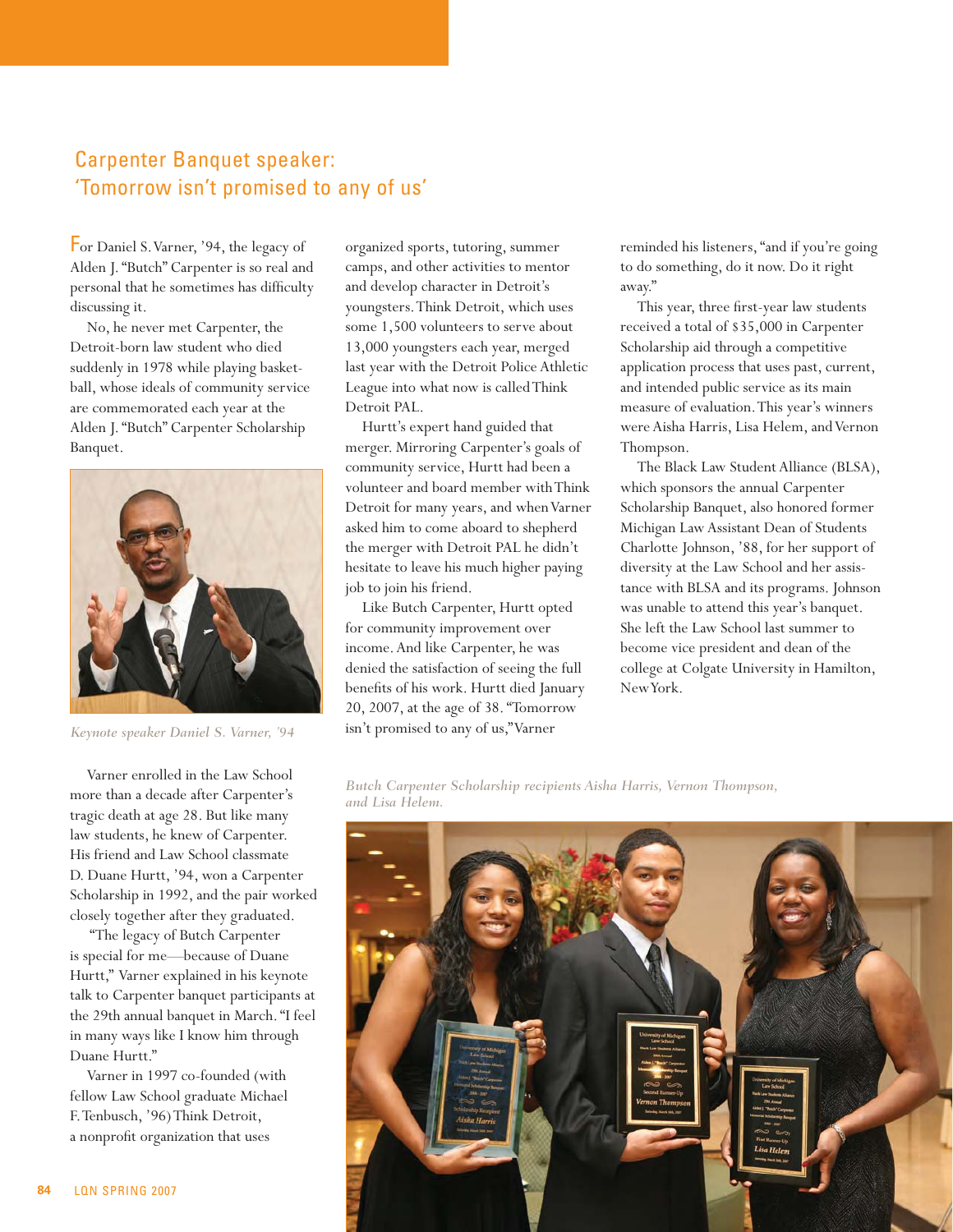

#### **Court is in session**—Chief

Judge Bernard Friedman of the U.S. District Court for the Eastern District of Michigan brought his courtroom to Michigan Law last winter so that students could see and hear real cases being argued and actual decisions being handed down. Here, Friedman listens intently as attorneys argue an insurance coverage case whose history included at least three previous lawsuits and at least one jury verdict. During the Motions Day proceedings, Friedman and attorneys also explained the cases to law students, who had filled the room before court opened. Afterward, below, Friedman and his clerks shared a brown bag luncheon with students to discuss how clerkships operate within the court system and benefit judges, courts, and law school graduates alike. Friedman, center, was accompanied by, from left, career clerk Jennifer McManus and term clerk Jeff Imerman, plus career clerk Steve Thoburn (not shown). The program was sponsored by the Federal Bar Association.



# First-hand experience leads to Refugee and Asylum Law Fellowship

For law student Aref M. Wardak, the life-changing war in Afghanistan was not the current one against terrorists and the Taliban. It came 20 years ago when the Soviets invaded Afghanistan. Wardak's family fled "and found our way to the refugee camp in Pakistan," as he recalled in a recent essay. "However, unlike millions of Afghans, my family was able to escape from the disease and starvation prevalent in the camp for the promise of a better life in America."

The experience branded Wardak's values in a way that he expects to shape his professional career. "I am quite aware of the fact that were it not for mere chance that brought my family, instead of another, to America, I might be scrounging for food instead of attending classes," he explained in his successful application for one of four Michigan Law fellowships in refugee and asylum law. "This humbling understanding motivates me to be involved in issues concerning refugees."

Later this year Wardak, a 3L who will graduate in December, will head for New Zealand to work for at least six weeks with that country's Refugee Status Appeals Authority in Auckland. He'll "have an opportunity to observe the refugee determination process from the inside, including attending appeal hearings and discussing cases with the panel hearing the appeal," says the description of his posting. He'll also have the opportunity to do research on legal matters and conditions in refugees' home countries, as well as visit first-line immigration decision makers and meet with members of the refugee bar.

Much of the time he will be working with RSAA Deputy Chairperson Rodger Haines, who has taught at Michigan Law.

This year's other three fellowship winners and their assignments are:

**• Maleeha Haw**, '07, a native of Pakistan who came with her family to the United States in 1992, who will be working with the refugee policy program of Human Rights Watch in Washington, D.C.;

**• Martina Pomeroy**, who graduates in December, will be working with the Jesuit Refugee Service (JRS) in Lillongwe, Malawi, a new posting for the fellowship program that means she will serve as "the first advocacy-oriented member of the JRS team in Malawi," according to JRS; and

**• Rachel A. Simmons**, who graduates next year, will be an associate with the refugee program of Amnesty International's international secretariat in London, England.

Fellows this year for the first time have the option to extend their usual six-week assignments to a maximum of 10 weeks, reported Professor James C. Hathaway, who directs Michigan Law's Refugee and Asylum Law Program. The innovation offers the opportunity for a deeper, more nuanced and more complete experience, Hathaway explained.

Hathaway and Assistant Dean for International Affairs Virginia Gordan evaluate applicants and determine fellowship winners. Fellowship recipients receive airfare to/from their assignments and a living expenses allotment, and must complete their assignments between May and August.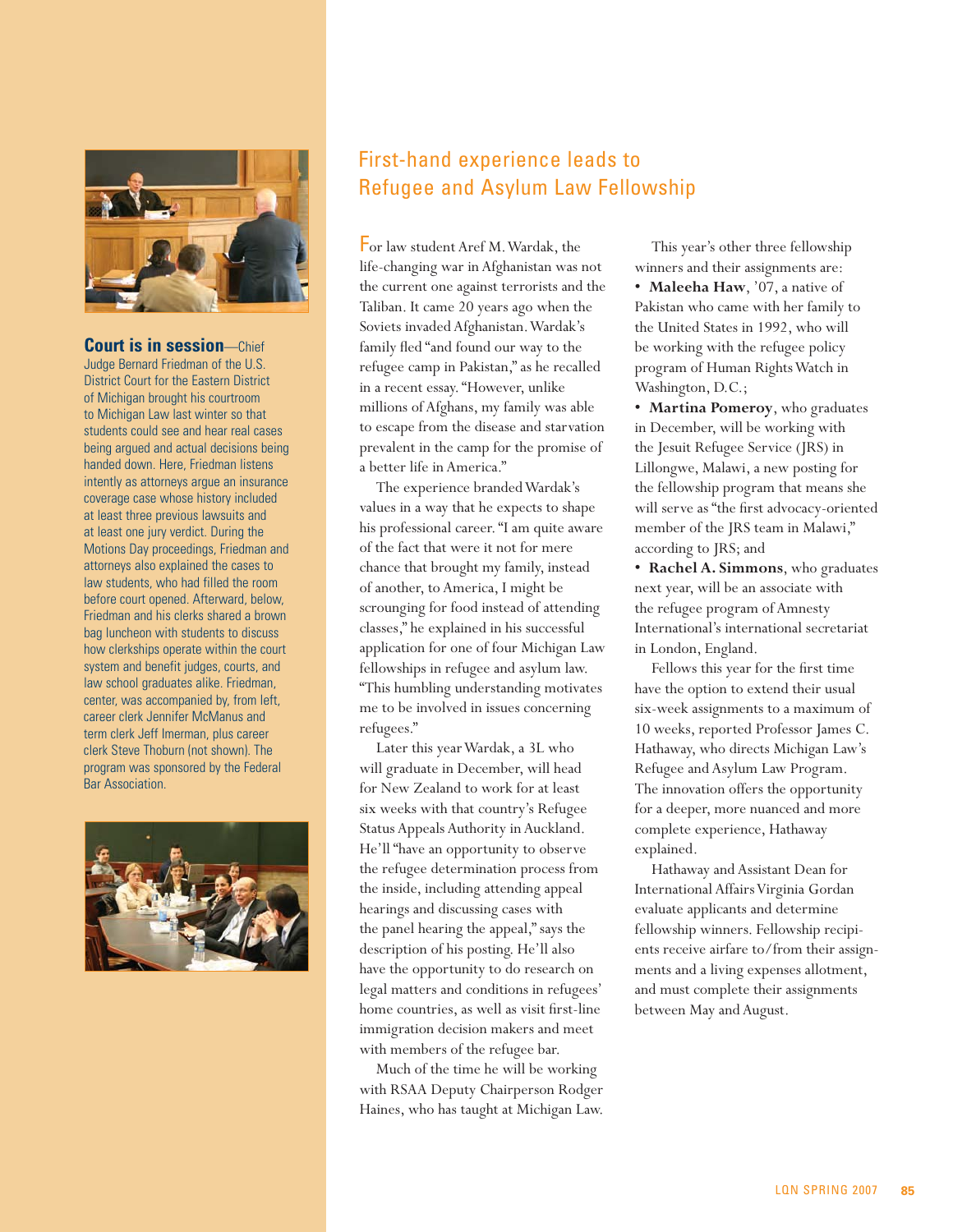#### **2007 Fiske Fellows**

**R**obert B. Fiske Jr., '55, is shown with 2007 Fiske Fellowship winners Neil J. Beck, '07, Thomas A. Ferrone, '07, and alternate Thomas Dillon, who will graduate from Michigan Law in December, at the dinner for fellowship winners in Ann Arbor in March. Fellowship winner Toni Gantz, '06, and alternate Breanne M. Sheetz, who graduated in May, were unable to attend and are not shown. The fellowships were established by Fiske, a senior partner with Davis Polk & Wardwell in New York City whose public service has included serving as the first independent counsel for the Whitewater Investigation and as chairman of a judicial commission on drugs and the courts appointed by New York State Chief Judge Judith S. Kaye. The fellowships are awarded competitively to law students and recent graduates who will work in national, state, or local government positions. Each fellowship provides debt repayment assistance for the three-year duration of the award plus a \$5,000 first-year cash stipend. Two of this year's winners will work with the federal government, and the third will work in a New York City government post: Beck, who received his J.D. in May and his M.P.A. from Harvard University's Kennedy School in June, will work within the U.S. government; Ferrone, who also received his J.D. in May, will work as a legislative assistant or counsel in the legislative branch of the federal government; and Gantz, '06, currently doing a court clerkship, in August will begin serving as assistant corporation counsel in the general litigation division of the New York City Law Department.



# Michigan Law launches new clinic for low-income taxpayers

Michigan Law has expanded its highly regarded clinical teaching program with the opening of its Low Income Taxpayer Clinic (LITC), the School's eighth publicly-oriented law clinic. As in the School's other clinics, clients in the new LITC will be served by second- and third-year law students working under supervision of a faculty member.

Supervising attorney for the new clinic is Nicole Appleberry, '94, an adjunct clinical faculty member who specializes in tax matters. As a student at Michigan Law, Appleberry participated in the Child Advocacy Law Clinic and the Family Law Project. She served as an assistant prosecuting attorney in Livingston County, Michigan, and since 1999 has practiced with Ferguson & Widmayer PC in Ann Arbor, where she focuses on tax-related matters. Appleberry is a Washtenaw County (Michigan) approved civil mediator and serves as co-chair of the taxation section of the Washtenaw County Bar Association. She earned her LL.M. in taxation in 2000 at Wayne State University Law School.

Being launched with a Tax Advocacy Program grant from the Internal Revenue Service (IRS), the clinic is designed to enroll six law students and is expected mostly to assist clients with issues under a \$50,000 ceiling regarding Internal Revenue Service notices, liens, and levies; tax installment agreements; tax audits; collection hearings and conferences; earned income and child tax credit eligibility and denial; and similar matters.